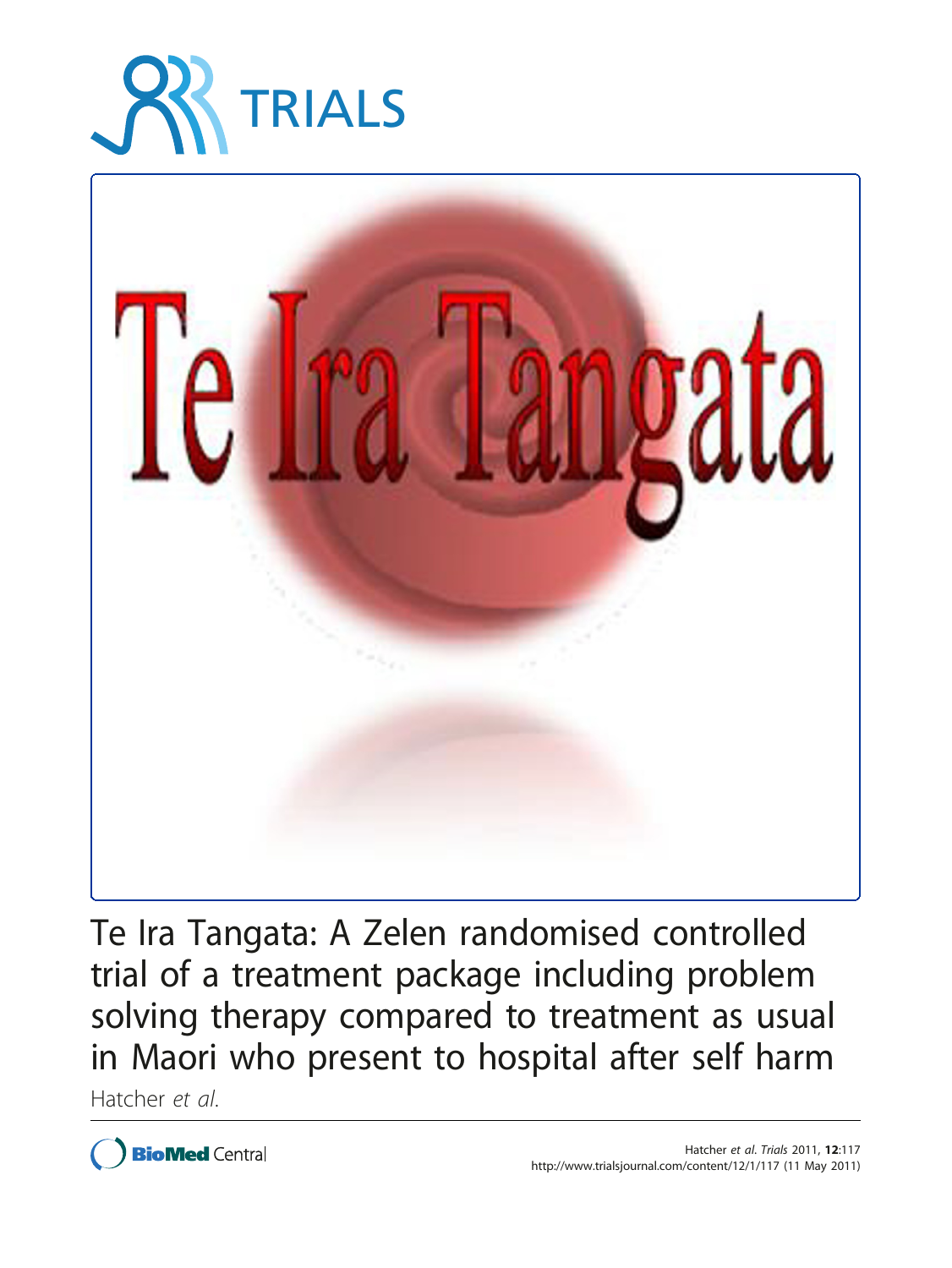# **STUDY PROTOCOL CONSUMING ACCESS**



# Te Ira Tangata: A Zelen randomised controlled trial of a treatment package including problem solving therapy compared to treatment as usual in Maori who present to hospital after self harm

Simon Hatcher<sup>1\*</sup>, Nicole Coupe<sup>1</sup>, Mason Durie<sup>2</sup>, Hinemoa Elder<sup>3</sup>, Rees Tapsell<sup>4</sup>, Karen Wikiriwhi<sup>1</sup> and Varsha Parag<sup>5</sup>

# Abstract

**Background:** Maori, the indigenous people of New Zealand, who present to hospital after intentionally harming themselves, do so at a higher rate than non-Maori. There have been no previous treatment trials in Maori who self harm and previous reviews of interventions in other populations have been inconclusive as existing trials have been under powered and done on unrepresentative populations. These reviews have however indicated that problem solving therapy and sending regular postcards after the self harm attempt may be an effective treatment. There is also a small literature on sense of belonging in self harm and the importance of culture. This protocol describes a pragmatic trial of a package of measures which include problem solving therapy, postcards, patient support, cultural assessment, improved access to primary care and a risk management strategy in Maori who present to hospital after self harm using a novel design.

Methods: We propose to use a double consent Zelen design where participants are randomised prior to giving consent to enrol a representative cohort of patients. The main outcome will be the number of Maori scoring below nine on the Beck Hopelessness Scale. Secondary outcomes will be hospital repetition at one year; self reported self harm; anxiety; depression; quality of life; social function; and hospital use at three months and one year.

Discussion: A strength of the study is that it is a pragmatic trial which aims to recruit Maori using a Maori clinical team and protocol. It does not exclude people if English is not their first language. A potential limitation is the analysis of the results which is complex and may underestimate any effect if a large number of people refuse their consent in the group randomised to problem solving therapy as they will effectively cross over to the treatment as usual group. This study is the first randomised control trial to explicitly use cultural assessment and management. Trial registration: Australia and New Zealand Clinical Trials Register (ANZCTR): [ACTRN12609000952246](http://www.anzctr.org.au/ACTRN12609000952246.aspx)

# Background

Maori are the indigenous people of New Zealand and make up about 15% of the population. Māori have a one year prevalence rate of "suicide attempts" that is three times higher than non-Mäori (0.9% twelve month prevalence compared to 0.3% in non-Maori) [[1](#page-11-0)] and have a suicide rate that is about 30% higher than non-Maori

\* Correspondence: [s.hatcher@auckland.ac.nz](mailto:s.hatcher@auckland.ac.nz)

(13.3/100,000 compared to 10.6/100,000)[\[2](#page-11-0)]. The challenge is to provide effective treatment for Maori who present to hospital with self harm that is culturally acceptable and meets the obligations of the Treaty of Waitangi.

There are over 5000 hospitalisations for self harm each year in New Zealand and a history of self harm is the most powerful predictor of subsequent suicide with about 1% of people going on to kill themselves in the year after a self harm attempt [\[3](#page-11-0)]. In the most recently updated Cochrane review of treatments for self harm no



© 2011 Hatcher et al; licensee BioMed Central Ltd. This is an Open Access article distributed under the terms of the Creative Commons Attribution License [\(http://creativecommons.org/licenses/by/2.0](http://creativecommons.org/licenses/by/2.0)), which permits unrestricted use, distribution, and reproduction in any medium, provided the original work is properly cited.

<sup>&</sup>lt;sup>1</sup>Department of Psychological Medicine, Faculty of Medical and Health Sciences, The University of Auckland, Private bag 92019, Auckland, New Zealand

Full list of author information is available at the end of the article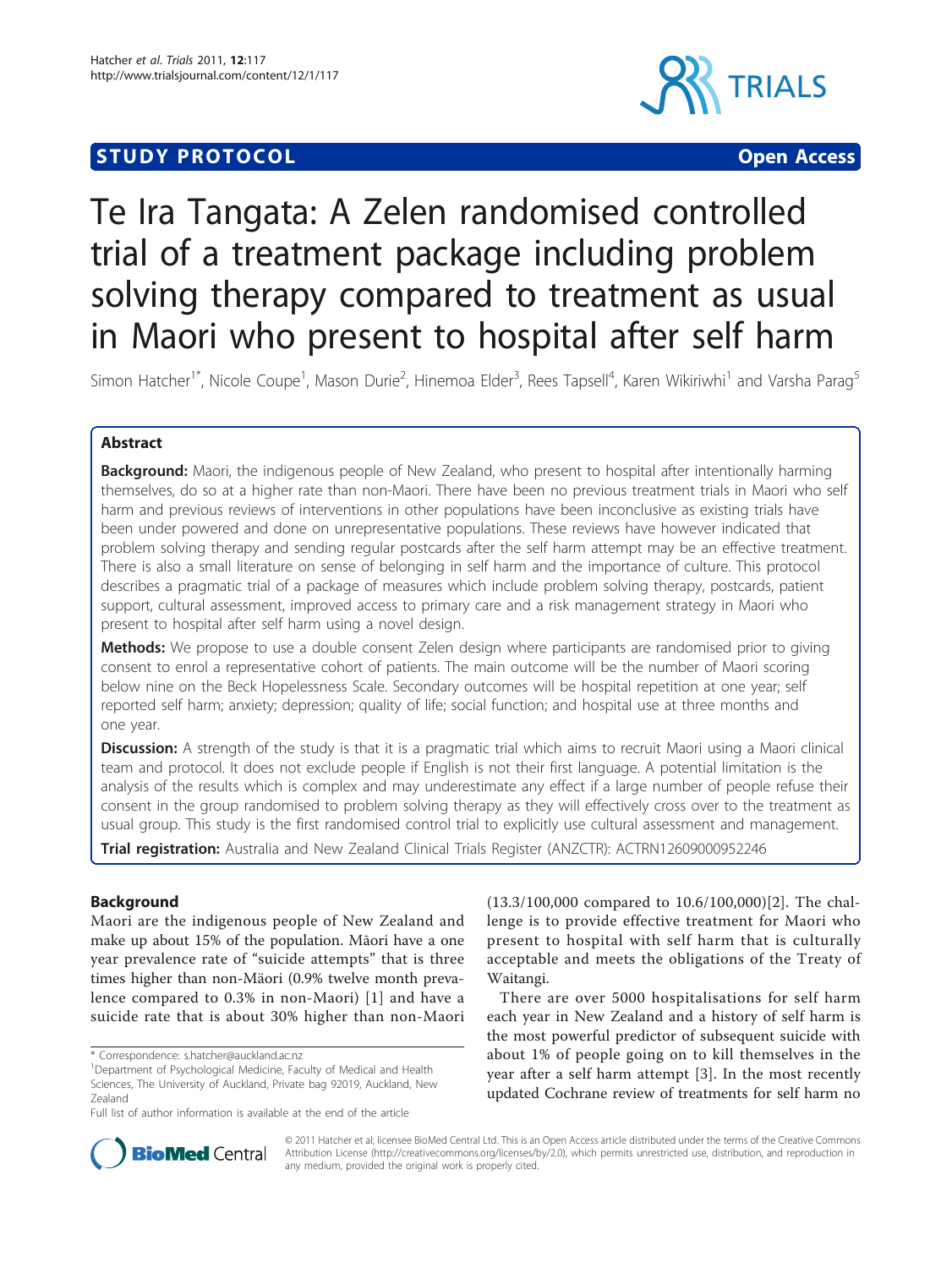conclusive evidence was found for the efficacy of any single intervention in reducing repetition rates of self harm [[4\]](#page-11-0). Subsequent to this review several large trials have reported their results with mixed findings. We propose a novel approach to this problem by providing a "package of care" delivered by specialised self harm teams. The package is an integrated combination of six interventions which are likely to make a difference to outcomes after self harm and address a variety of risk factors. This "package of interventions" has the potential to add to worldwide knowledge about the efficacy of interventions for self harm. The rationale for the interventions we have chosen to offer as part of Te Ira Tangata are described below.

Firstly there are postcards sent to patients after the episode of self harm. In 2005 Greg Carter developed an intervention in which a series of eight "postcards" were sent in sealed envelopes over one year after discharge to patients who had presented at emergency departments for self-poisoning [[5\]](#page-11-0). At one year follow-up patients in the intervention group had half the number of readmissions than the control group (101 vs 192) although the proportion of people re-presenting in each group was not significantly different. In a more recent trial in Christchurch by Annette Beautrais [\[6](#page-11-0)] of a similar intervention there was no difference in outcomes once the history of self harm had been taken into account in both groups. However the study sample was small and included people presenting to a crisis team with suicidal ideas as well as presentations with self harm to the emergency department.

Secondly there is Problem-solving therapy (PST) which is a brief focused psychological treatment that has been shown to be significantly more effective than control conditions with regard to improvement in depression, hopelessness and problems in patients who have attempted suicide [[7](#page-11-0)]. Evidence that problem solving therapy is effective in reducing repetition rates is less conclusive, although promising trends have been reported [[8\]](#page-11-0). There is general agreement that problem solving therapy is a cost-effective, brief intervention that has the potential to be a feasible and effective addition to existing services [\[7](#page-11-0)].

Next is the issue of the high mortality rate from non suicide causes after self harm. About 50% of the premature mortality after self harm is due to non suicide deaths [\[9](#page-11-0)] and the overall rate of death may reach 15% five years after the index episode of self harm [[10\]](#page-11-0). This suggests that treating self harm as purely a mental health problem will not address a key outcome.

A related problem is the issue of patients not getting the treatment that clinicians say they should receive in the management plans made in the emergency department. There are a variety of reasons for this including

patients' resistance to attend appointments, referrals not being made in a timely fashion or contact details recorded in the emergency department being incorrect. There is some evidence that more intensive outreach after self harm results in better attendance in outpatients although it is unclear whether this decreases the repetition rate [\[8](#page-11-0)].

A difficult and controversial area is the management of risk for the individual and the team. Traditionally risk assessment in mental health, especially in the area of suicide prevention, has focused on prediction, using risk factors associated with the patient, so that patients are said to be at low, medium and high risk. The difficulty with this is that there is no evidence that clinicians can predict who will commit suicide and most people who kill themselves are low risk and most people who are high risk don't kill themselves [\[11\]](#page-11-0). This suggests that using risk assessment to predict who will kill themselves is flawed and that a better system is needed.

Lastly a neglected component of assessment in mental health, with the notable exception of 'cultural services', is the clinical assessment of identity and belonging in people who self harm. This is particularly surprising given that firstly having a damaged autobiographical memory [[12](#page-11-0)] and a poor sense of belonging [[13](#page-11-0)] are relatively common in people who self harm and secondly that there is a tradition within psychiatry that sees development of a strong sense of identity as desirable for good mental health. Kaupapa Maori services have of course seen the development of a secure identity as an essential part of their task. Also those who receive problem solving will be prompted to consider "not belonging" as a potential problem to be addressed. Previous research has shown that having a secure cultural identity is less common in Māori who self harm compared to a control population [\[14](#page-11-0)]. The proposed study follows on from this research and is an attempt to address issues of cultural identity in Māori who self harm to see if this protects them from further self harm and improves other outcomes.

We propose to include each of these components in a package of care delivered to individuals after they present with self harm. By combining them together we aim to replicate the package of interventions that a clinical "self harm team" could reasonably deliver and to test the idea that the effect of the package is more than the sum of the individual parts. The parts of the package will be sending postcards over a year; the offer of brief problem solving therapy; patient support which will be a mainly telephone based system of case management to "stop people falling through the cracks" after their presentation to hospital; vouchers that will allow patients to access their GP's for free with an emphasis on physical health checks and ensuring registration with a GP; a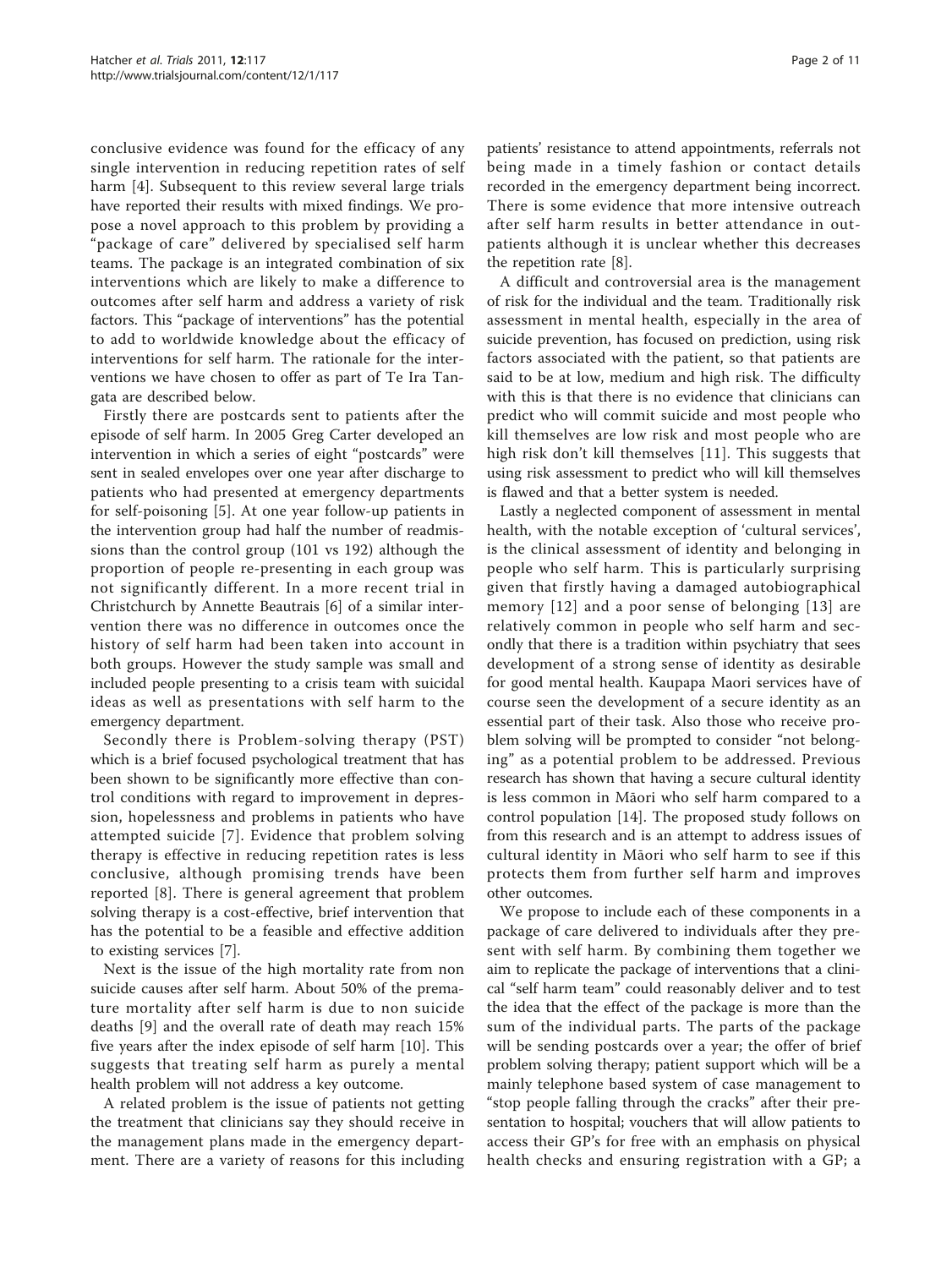systemic approach to identifying and managing modifiable risk factors in the patient and the self harm team based on the principles successfully used in managing risk in aviation; and a cultural assessment focused on sense of belonging.

The package of care that will be delivered as part of Te Ira Tangata will meet the three principles that underpin good clinical practice from a Maori perspective [[15](#page-11-0)]. These are:

I. The principles of indigeneity which recognises indigenous peoples rights to exercise a degree of autonomy. The face to face problem solving in Te Ira Tangata will be developed by Maori to ensure that the "rituals of encounter", the delivery and content are acceptable to Maori.

II. The principle of clinical expertise which acknowledges the rights of Mäori to get the best treatment available. The package of care delivered in this study combines the evidence based treatments which are most likely to improve outcomes for Mäori who present to hospital with self harm.

III. The principle of cultural competence which focuses on clinicians ability to be competent to work in their own and others cultures. In Te Ira Tangata the research clinicians are Maori seeing Maori patients supported by Mäori cultural workers.

This study begins to address the need for an evidence base for the effectiveness of Maori specific services that is clearly articulated by Tapsell in his description of similar services in a forensic psychiatry setting [\[16\]](#page-11-0).

## Why use a Zelen design?

Systematic reviews have identified small randomised trials of unrepresentative patients as a problem in this area. This study uses a double consent Zelen randomisation design [[17](#page-11-0)]. In this design individuals are randomised before they give consent. The reason for choosing this design, rather than the standard randomised controlled trial design, is that in a standard randomised controlled trial clients are required to understand complex concepts such as randomisation and clinical equipoise before giving consent. Such an approach is likely to be inappropriate for people in crisis, in an emergency room, and who are often physically unwell following a self harm episode. Consequently the use of a Zelen design has the potential to improve recruitment rates as the conversation with eligible patients is simpler. Also the people who consent to randomisation in conventional trials may well be unrepresentative of the people who present following self harm [[8\]](#page-11-0). More importantly, if people are offered the possibility of receiving problem-solving therapy but then find that they have been

randomised to receive treatment as usual only, this may result in higher rates of non-compliance in the control group as well as the possibility of "resentful demoralisation" [[18\]](#page-11-0), resulting in higher drop-out rates from the control group or reporting of lower scores on outcome measures.

The aim of the study is to see whether, in Māori who present to hospital after self harm, a culturally informed package of care, Te Ira Tangata, leads to better outcomes than treatment as usual alone. Specifically we have the following hypotheses:

1. A culturally informed treatment is more effective than treatment as usual in reducing the proportion of Maori who score below nine on the Beck Hopelessness Scale at one year. This is the primary outcome.

2. A culturally informed treatment is more effective than treatment as usual in reducing hospital representations with self harm, self-reported repetition of self-harm, hopelessness, depression, anxiety and health service use after three months and one year.

3. Māori who receive Te Ira Tangata are more likely to engage with support than those who receive current usual treatment in New Zealand.

4. The package of care plus treatment as usual will improve quality of life and function at three months and one year compared to treatment as usual.

5. The package of care will be more cost effective than treatment as usual.

# Methods

# Design

We will use a Zelen randomised controlled design to compare the package of care plus treatment as usual to treatment as usual in Maori who presented to hospital with self harm.

# **Settings**

The study will be conducted in four hospitals in three District Health Boards (DHB) in New Zealand - Waitemata DHB (North Shore Hospital and Waitakere Hospital), Counties Manukau DHB (Middlemore Hospital) and Northland DHB (Whangarei Hospital). Waitemata District Health Board provides health services for a population of about 525,000 people in urban north and west Auckland and a rural area north of the city with about 17% of its population living in the most deprived areas; Counties Manukau provides health care for 470,000 people in the South of Auckland and serves a population that is relatively young with a high proportion of Maori and recent immigrants and about a third of the population living in areas that are very deprived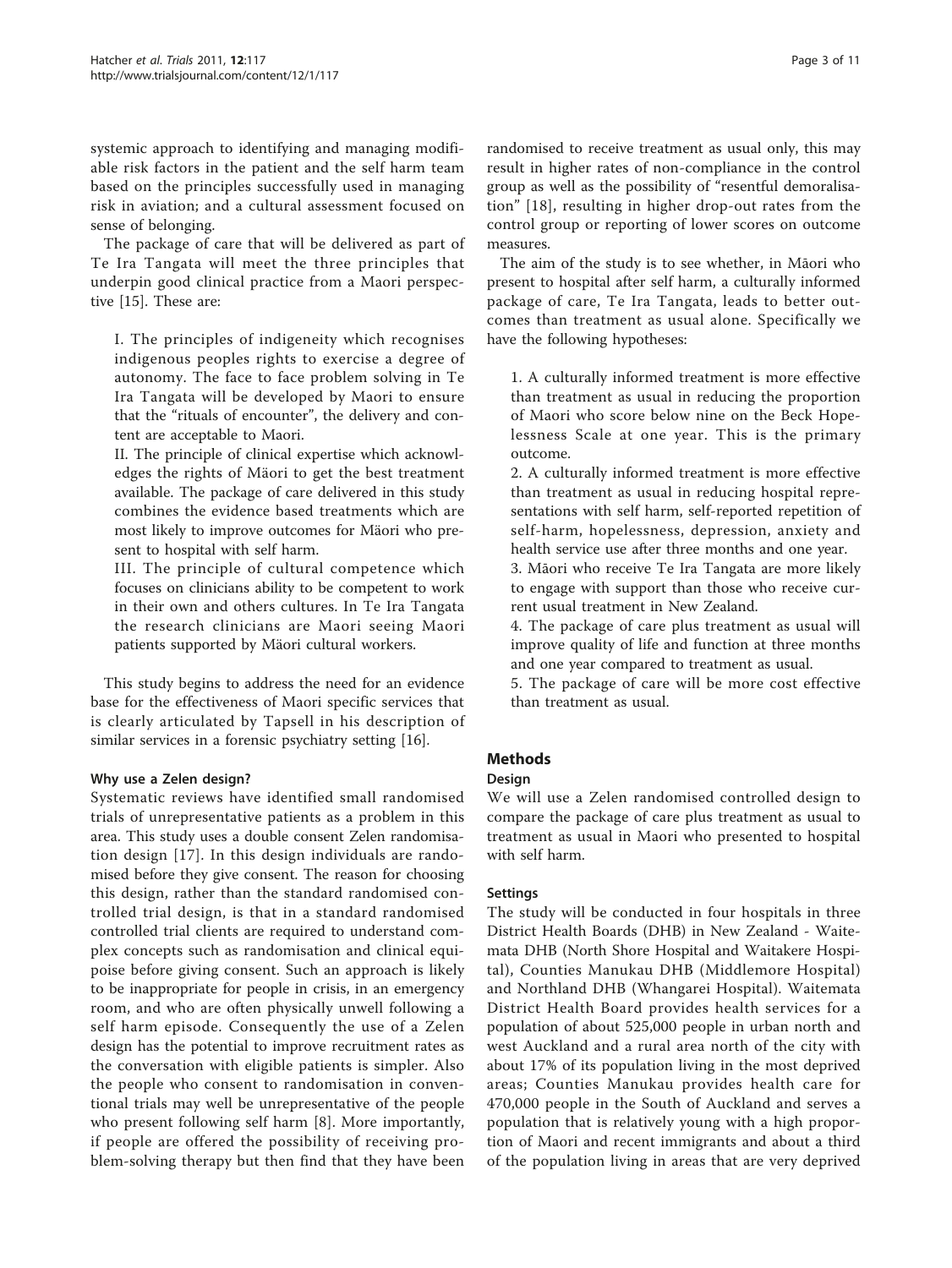([http://www.cmdhb.org.nz/about\\_cmdhb/overview/popu](http://www.cmdhb.org.nz/about_cmdhb/overview/population-profile.htm)[lation-profile.htm](http://www.cmdhb.org.nz/about_cmdhb/overview/population-profile.htm)); Northland District Health Board serves a mainly rural area of about 150,000 characterised by a large Maori population, widely dispersed rural communities and a disproportionately high level of socio-economic deprivation.

## Participants

All adult Māori patients (that is those who are not still at secondary school) who present to the emergency departments of North Shore, Waitakere, Middlemore and Northland hospitals who are able to give informed consent will be eligible for the study. Māori patients will be approached by a research team member while in hospital or within 48 hours of discharge. Patients who require an interpreter will be included in the study. Selfharm is defined as intentional self-poisoning or selfinjury, irrespective of motivation. Self-poisoning includes the intentional ingestion of more than the prescribed amount of any drug, whether or not there is evidence that the act was intended to result in death. This also includes poisoning with non-ingestible substances (for example pesticides or carpet cleaner), overdoses of 'recreational drugs' and severe alcohol intoxication where the clinical staff consider such cases to be an act of intentional self-harm. Self-injury was defined as any injury that has been intentionally self-inflicted [\[19](#page-11-0)]. We will assess the degree of suicidal intent by using a modified self report version of the Beck Suicide Intent Scale which we will use in the analysis to assess the impact suicidal intent on outcomes.

People will be excluded if they are aged under 17; are still at school; are unable to give informed consent to be part of the study, that is, if they are too mentally unwell (for example they are psychotic or hypomanic); if they are too physically unwell (for example, they are in a coma or with lowered level of consciousness); or if they are severely cognitively impaired.

#### Recruitment

Following a psychosocial assessment by a non-study mental health clinician, patients will be handed a card by non-study clinician which informs them that they will be approached to participate in a study about what happens after self-harm (Additional file [1](#page-10-0)). If patients do not want to be contacted they will be asked to inform one of the non-study staff. Eligibility for the study will be assessed by a research therapist reviewing the notes. Eligible patients will be randomised and then approached by the research clinician to explain the study and to request consent to participate.

The maximum delay between the psychosocial assessment and the attempt to obtain consent is four days to allow for weekends and public holidays when research staff are not available. In practice we aim to approach potential participants within 24 hours of their presentation to the hospital. The approach will occur either within the Emergency Department, in hospital if the person is admitted, or where necessary, by telephone after the patient is discharged. An interpreter will be made available to any person who requests one.

#### Randomisation and blinding

As this is a Zelen trial randomisation will be prior to obtaining consent. All eligible participants are allocated randomly to the intervention or usual care groups using a central computerised randomisation system at the Clinical Trials Research Unit [\(http://www.ctru.auckland.](http://www.ctru.auckland.ac.nz) [ac.nz](http://www.ctru.auckland.ac.nz)). Stratified minimisation randomisation will be used to ensure a balance in key prognostic factors between the study groups: site (Waitemata DHB, Counties Manukau DHB, Northland DHB), history of selfharm (none, repeater), and method of self-harm (overdose, self injury, both). The assessors will be blind to the intervention group at the three and twelve months follow up assessments.

#### The intervention

The content of the intervention meets the aims of Paiheretia as described by Durie [[20\]](#page-11-0). That is we aim to help the client develop a secure identity, we pay attention to their relationships which may need healing and the problem solving encourages reciprocity with the wider environment. As well as the content we aim to make the process of therapy explicitly incorporate Maori cultural beliefs and values which we have chosen to describe using the powhiri model described below.

#### The powhiri model

Each iwi (tribe) throughout Aotearoa (New Zealand) practises their own variation of kawa (protocol) on their home marae (tribal meeting places). With this research there will be 132 Māori presenting to three DHB regions (Northland, Waitemata and Counties Manukau) from a number of iwi, not necessarily mana whenua (people of that region). Therefore, a powhiri (welcoming ceremony) process is the most appropriate method of engagement when Māori researchers and Māori participants come together.

Before the powhiri, the kawa is conveyed to the visitors so that they understand what is expected of them. Thus the kawa determines how both the hosts and visitors interact within the sacred boundaries of the marae. For the purposes of this research the marae may equate to the clinical setting, hauora, Māori organisation or local marae.

The conveying of the kawa for Te Ira Tangata is the first level of engagement and can be indicated through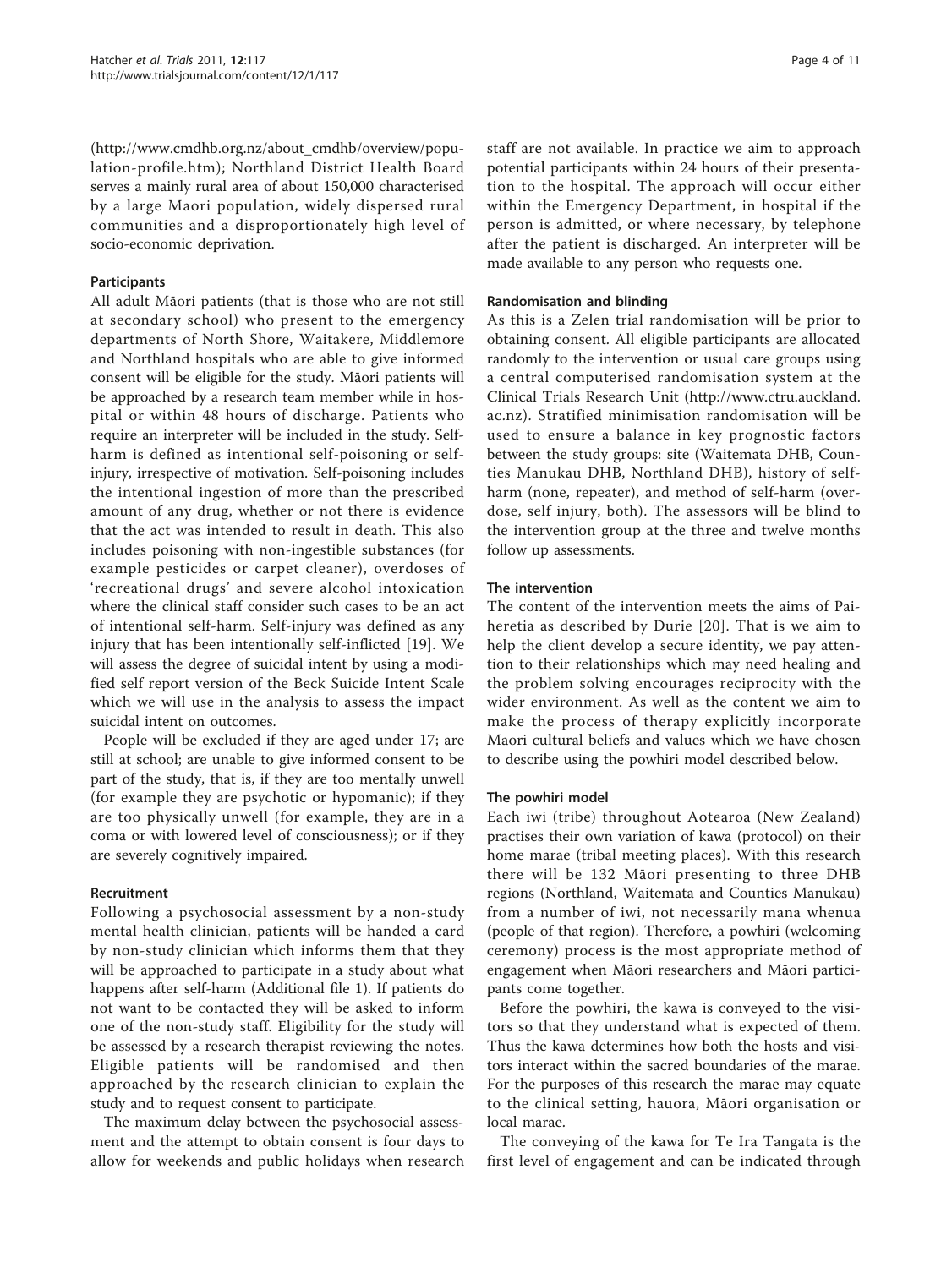the sharing of information through a brief conversation and the information sheets.

# Taki/Wero - Challenge

Before the powhiri can begin, the tangata whenua (researchers) must challenge the manuhiri (visitors participants) to make sure of their intentions and ensure they have come in peace. If their intentions are friendly, the participants will accept the rautapu (a leaf or carved effigy) a symbolic offering of peace. Once the challenge is completed, the warriors will guide you on to the sacred ground of the marae, while the karanga or call of the women of the tribe welcomes you.

Te Ira Tangata will offer the rautapu in the form of a consent form if the participant accepts the peace offering they will sign and return the form to participate in the study.

#### Karanga - Call

Karanga refers to the ceremonial call of welcome. The start of the karanga indicates to a visitor that they are free to approach their hosts across the marae atea (sacred space directly in front of the meeting house). The call also clears a spiritual pathway for the ancestors of both visitor and host to meet and partake in the ceremonial uniqueness of the powhiri. The call acknowledges the ancestral spirits of the visitors before them. The karanga acknowledges who you are and why you have come, and invite you to stop and shed tears for those who have passed on.

This is the beginning of the 'Patient Support' process within Te Ira Tangata. Where the tangata whenua (research clinician and administrator) have already reviewed clinical notes, checked any management plans and whether they need updating, offered GP voucher, performed risk assessments, referrals in operations and any change of circumstances.

#### Karakia - Blessing

Karakia are prayers that acknowledge a spiritual presence. When applied to a specific realm or occasion, each karakia would identify and acknowledge gods, demi gods and lesser spiritual deities so that nothing untoward should befall those involved. During a powhiri, the tangata whenua (people of the land) and manuhiri (visitors) often participate in karakia. This unites everyone present in body and spirit, and blesses the occasion. Once the karakia is completed, things begin to lighten up. It's time for the mihi and whaikorero, which amongst other things, talk about issues of the day and the reason for gathering.

Karakia is karakia in Te Ira Tangata and will be performed in appropriate sense for both the research clinician and the participant.

#### Mihi/Whaikorero - Greetings

The next phase of the powhiri involves the mihi and whaikorero, formal greetings exchanged between host and visitor. This phase is a very formal part of the powhiri. The hosts consider each visitor as sacred, according them all the rights that their position demands. As a visitor, you are expected to act in a dignified manner, for Māori accept your physical presence as representing all your ancestors. It is considered rude to show disinterest during these proceedings or talk over someone delivering their mihi. The exchange between research clinician and participant during PST forms the Mihi/Whaikorero.

There is a saying 'Ko te whaikorero, te kai a te Rangatira - Oratory is the food of Chiefs'. Today, as it was in former times, the arts of whaikorero and mihi are greatly revered. A good speaker will have both visitors and hosts in the palm of his hand, laughing or crying. A good research clinician will also be able to represent these skills during Te Ira Tangata.

Problem solving therapy has five steps including problem orientation, problem identification, generating solutions, making an action plan and reviewing the progress. As part of the problem orientation there will be an acknowledgement of:

I. the land II. the dead

- III. the reason for the gathering IV. the wharenui (big house)
- 
- V. the people present.

This can form the cultural assessment process investigating a person's cultural identity profile. Using these outcomes a person's identity profile and sense of belonging will inform one of the 'problems' to be solved within the therapy.

#### Waiata - Song

The singing of waiata or song usually follows each mihi and whaikorero (formal greetings exchanged between host and visitor). Today waiata are sung in many languages and for many different reasons. Visitors that sing of their homeland or in their native tongue are said to bestow their hosts with the voice and sound of their ancestors. This is considered a great gift and honour.

At the end of the first PST session there is an opportunity for the participant to identify problems (list), chose one problem to work on, define the problem and generate a solution. When they leave the session they will be able to work on this and bring back progress to the next session.

#### Koha - Gift

Koha is the traditional act of gifting. In the powhiri (welcoming ceremony) the presentation of koha follows directly after the last speaker has finished their mihi (formal greetings) and waiata (song). The gifting of koha is a very dignified act.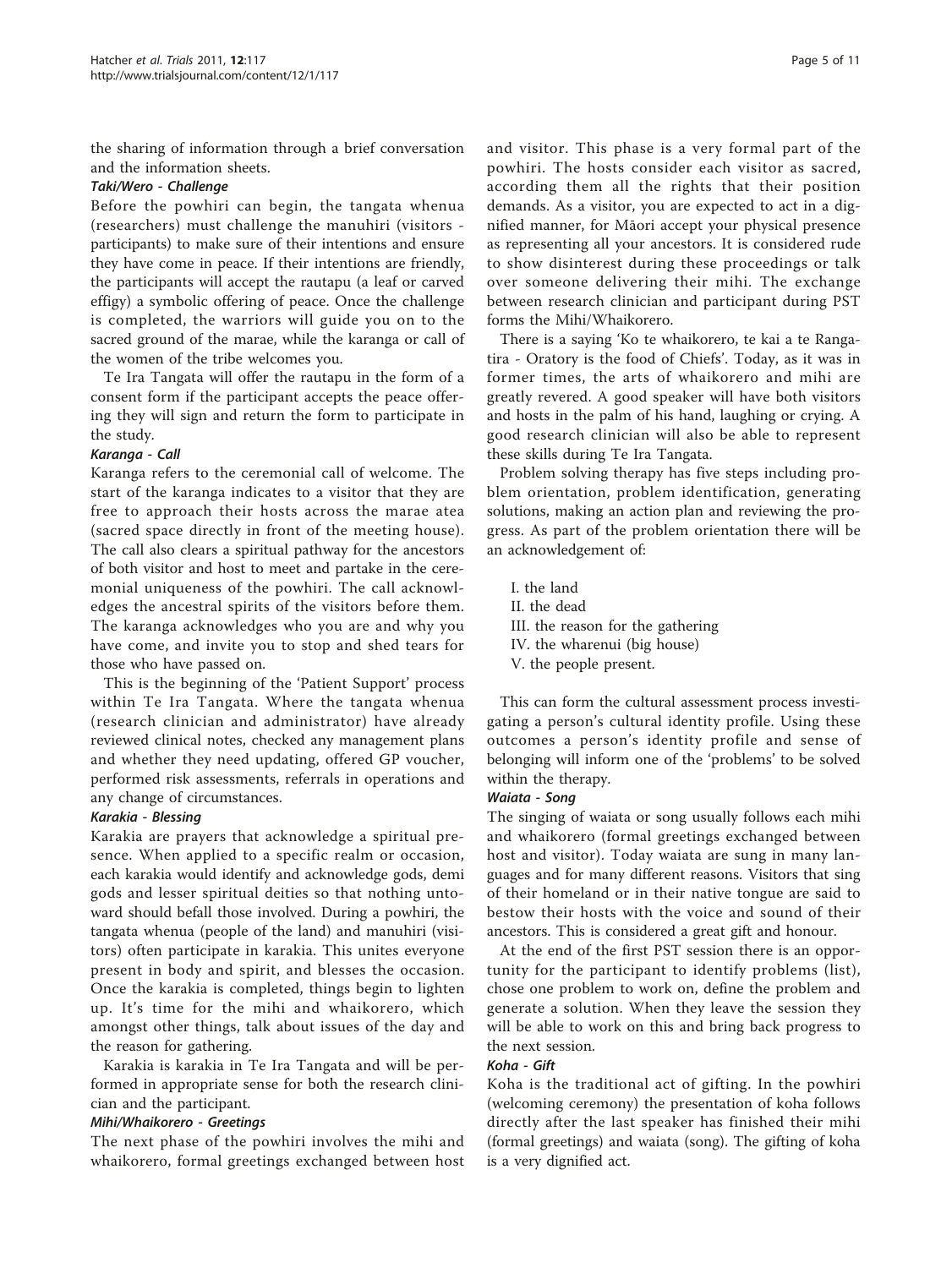In appreciation for participant contributions a gift will be given on the completion of the rating scales at baseline, 3 month follow up and 12 month follow up. This is a mark of reciprocity from the study to the participant.

# Hongi - Coming together

The next stage of the powhiri, the hongi (pressing of noses), the ha or breath of life is exchanged and intermingled. Through the exchange of this physical greeting, you are no longer considered manuhiri (visitor) but rather tangata whenua, one of the people of the land. The hongi is also a sign of life symbolising the action of Tane's breath of life to humans. By this action the life force is permanently established and the spiritual and physical bodies become a living entity.

This symbolises the end of the therapy, participants have had their mauri (life force) restored, rejuvenated and supported.

# Hakari - Feast

Hakari is the act of ritual feasting that traditionally applied to the eating of cooked food. Symbolically, the hakari recognises the transition from the spiritual realm of the powhiri back into the physical world where food is shared.

At the completion of patient support and each of the PST sessions participants will be offered food and drink. Poroporoaki - Farewell

Poroporoaki, or speeches of farewell, are reserved for the final part of the powhiri but are by no means the least important part of the process. The poroporoaki is the act of farewell and the return of mana (esteem and authority) to the host people. This is operationalised by the writing and sharing of a final discharge letter to other people involved in the participants care.

# Intervention group

Māori randomised to the experimental group (Te Ira Tangata) who give their consent will be offered the following by the self harm team:

1. Patient support for up to two weeks. This will consist of one or two face-to-face or telephone sessions depending on patient preference and feasibility over the two week period following the participant's discharge from hospital. These sessions will involve obtaining the discharge plan developed by the assessing clinicians, checking that the patient understands it, identifying potential barriers to implementation of the plan and assisting the patient to follow through with the plan. In other words, the primary aim of patient support will be to ensure patients do not "fall through the cracks". The research clinicians will be expected to liaise with the mental health crisis and community mental health teams; alcohol and drug services; primary care and non health services. Each patient support session will include a risk assessment asking about thoughts and plans for self harm. If a patient is identified as being at risk of self harm the risk management protocol will be followed. 2. Postcard contact for one year. Eight postcards will be sent in sealed envelopes in months 1,2,3,4,6,8,10 and 12 after the index episode. The cards will contain a short message stating that we hope things are going well and inviting them to write us a note if they wish to (Additional file [2\)](#page-10-0). Each envelope will contain a return stamped addressed envelope.

3. Problem solving therapy. This will consist of four to six sessions in the four weeks after the participant's index presentation to hospital for self harm. Research clinicians will assess the participant's eligibility for brief problem solving therapy prior to and at the initial patient support session. Patients may be ineligible for brief PST if they are already receiving psychotherapy (for example if they are receiving Dialectical Behaviour Therapy), if brief PST would contradict their management plan, if they live or are moving out of area, if they are in prison or if there is a risk of harm to the research clinician. The problem solving therapy we will use in the treatment package will be conducted with individual patients and is based on the model originally defined by D'Zurilla and Goldfried [[21](#page-11-0)]. PST sessions will aim to teach the person to recognise and identify current problems and will provide them with a structured approach to problem solving. A clinician manual and a participant workbook will be used by the research team to guide the structure of PST sessions. Sessions will be audiotaped.

4. Improved access to primary care. We will encourage participants to attend their GP for a physical health check paying particular attention to cardiovascular risk factors especially alcohol and smoking. We will use GP vouchers to facilitate these visits.

5. A risk management strategy. The teams will also pilot a risk management strategy around the management of suicidal patients. This will consist of a checklist for patient support to ensure that key tasks are completed and questions asked. Secondly the research team will meet once a week to discuss adverse events defined as repeat episodes of self harm, hospital re presentation for any reason and suicides. A record will be kept of these discussions, including any changes to process as a result of these discussions, and circulated to the team in the form of a "risk bulletin". The research team will also receive training in crew resource management.

6. Cultural assessment. We have two aims here, the first is to increase the number of people who receive cultural services after self harm. From our previous study we found that the input of Maori services after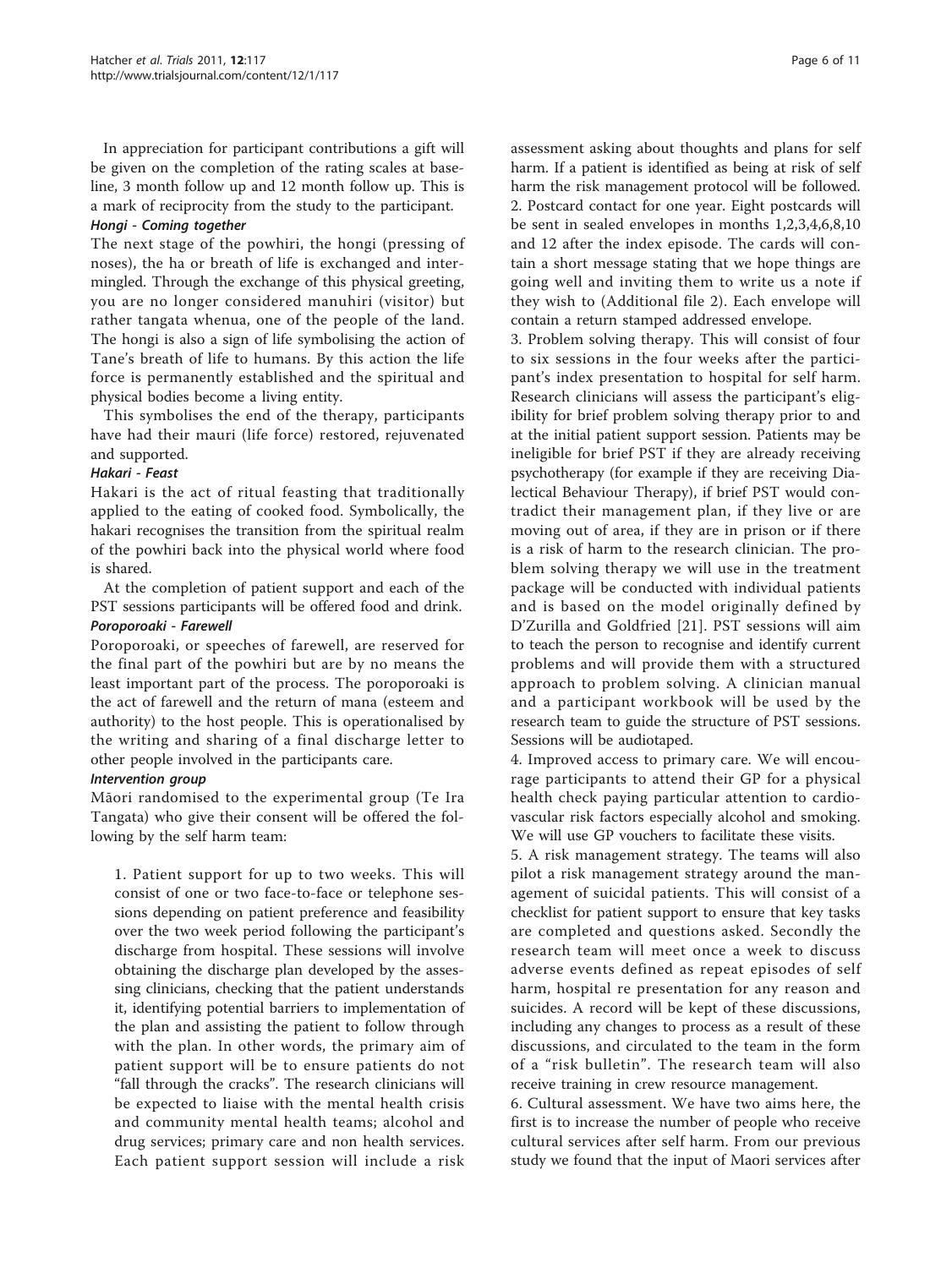self harm was very rare. The second aim will be to complete a cultural assessment on everyone paying particular attention to the sense of belonging and feelings around ethnicity. Problems with sense of belonging will be included in the problem solving checklist for patients.

#### Control group

Māori patients randomised to the control group who give their consent will receive treatment as usual and will be asked to complete a consent form and questionnaires at baseline, and questionnaires and telephone interviews at three months and one year. Treatment as usual following self harm varies and may involve referrals to multi-disciplinary teams for psychiatric or psychological intervention, referrals to crisis teams and/or recommendations for engagement with community alcohol and drug treatment centres. The discharge plan may include referrals to more than one health care provider, or may consist solely of referral back to the patient's General Practitioner.

Treatment as usual assessment Treatment as usual for all participants will be assessed by self report using a written questionnaire and telephone interview by a research assistant blind to treatment allocation; a review of DHB records; and by using the National minimum dataset from the Ministry of Health Information Directory to record hospital contacts and contact with mental health services. Outcome measures (Table 1)

Intervention study The primary outcome measure is the proportion of subjects who score below nine on the Beck Hopelessness Scale after one year (see sample size section for explanation).

Secondary outcomes are:

1. The proportion of subjects who repeat self harm by presenting to hospital at three months and one year after their index attempt.

2. Self reported repetition of self harm at three months and one year, assessed with a telephone questionnaire and a written questionnaire

3. Hopelessness measured by the Beck Hopelessness Scale at baseline, three months and one year

4. Anxiety and depression measured by the Hospital Anxiety and Depression Scale at baseline, three months and one year

| Outcome<br>measure                        | <b>Description</b>                                                                      | Explanation                                                                                                                                               | Administered                             |
|-------------------------------------------|-----------------------------------------------------------------------------------------|-----------------------------------------------------------------------------------------------------------------------------------------------------------|------------------------------------------|
| Primary                                   |                                                                                         |                                                                                                                                                           |                                          |
| Hopelessness                              | Beck Hopelessness Scale (BHS)[22]                                                       | Scores below 9 on the BHS. Best predictor of subsequent self harm.<br>Scores on a range of 0 to 20 with higher scores indicating greater<br>hopelessness. | Entry, three and<br>twelve months        |
| Secondary                                 |                                                                                         |                                                                                                                                                           |                                          |
| Hospital<br>repetition of<br>self harm    |                                                                                         | Data on hospital contacts from participating DHB's and the New<br>Zealand Health Information Service National Minimum Dataset                             | Three and<br>twelve months               |
| Depression and<br>anxiety                 | Hospital Anxiety and Depression Scale<br>(HADS)[23]                                     | Self report scale. Scores of 10 and above on the anxiety and<br>depression sub scales indicate clinically significant symptoms.                           | Baseline, three<br>and twelve<br>months. |
| Health status                             | EQ-5D [24]                                                                              | A generic health-related quality of life index that can be related to<br>costs.                                                                           | Baseline, three<br>and twelve<br>months. |
| Self report<br>repetition of<br>self-harm |                                                                                         | Self report assessed by telephone interviewer blind to allocation                                                                                         | Three and<br>twelve months               |
| Social<br>functioning                     | SF-36 [25]                                                                              | A generic measure of functional health and well being                                                                                                     | Baseline, three<br>and twelve<br>months  |
| Sense of<br>belonging                     | Sense of belonging instrument (SOBI)<br>[26]                                            | Self report scale on sense of belonging to a community and ethnicity                                                                                      | Baseline, three<br>and twelve<br>months  |
|                                           | Cultural identity Cultural identity profile [27]                                        | Produces four indicators of cultural identity, a secure, positive, notional<br>or compromised identity                                                    | Baseline, three<br>and twelve<br>months  |
| Seriousness of<br>suicide attempt         | Self rated objective part of the Beck<br>Suicide Intent Scale (BSIS)[28]                | Self report scale indicating the degree of suicidal intent of the self<br>harm episode                                                                    | Baseline                                 |
| Costs following<br>index attempt          | Health service use, costs of attending<br>care, cost of medication and time off<br>work | Self report assessed by telephone interviewer blind to allocation                                                                                         | Three and<br>twelve months               |

Table 1 Outcome measures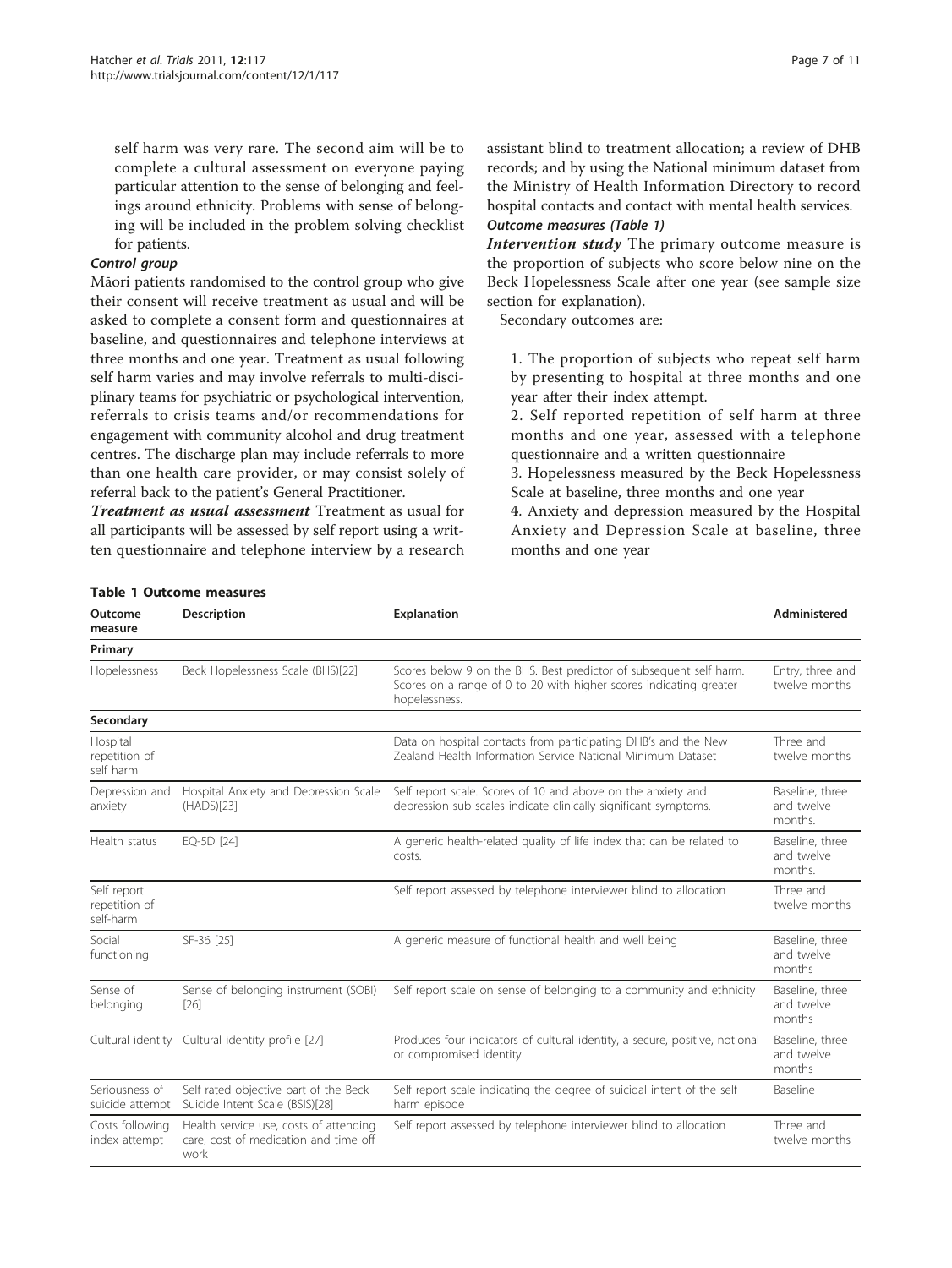5. Quality of life as measured by the EQ-5D ([http://](http://www.euroqol.org/) [www.euroqol.org/\)](http://www.euroqol.org/) and the SF36 at baseline, three months and one year

6. Overall mortality (that is suicide deaths plus other causes of death) and suicide deaths at three months, one year, five years and ten years

7. Health service use at three months, one year, five years and ten years, assessed by a telephone questionnaire and interrogation of DHB and Ministry Of Health Information Directorate records

Outcome measures will be collected in several different ways.

Self report or self rating Ratings scales will be by self rating. Self report will be to a researcher blind to the treatment allocation by a semi structured telephone interview which asks about repetition, health service use and economic measures (see attached copy of questionnaire).

DHB records we will inspect these for episodes of repetition and health service use.

Ministry Of Health Information Directorate records we will inspect these for health service use (both general and mental health), repetition and for mortality data. (It is necessary to look at national data on these measures as we found in our previous trial that at least 50% of people who self harm change address over twelve months often outside the DHB where they presented). Self report by structured interview

Information for the economic analysis and self report of repetition will be gathered by telephone interview at three months and one year after the index attempt (Additional file [3\)](#page-10-0). Telephone interviewers will be blind to the

allocation of subjects. Blinding will be tested by asking the interviewers to nominate which group the subject was enrolled in. The economic analysis will also use a brief measure of quality of life the EQ-5D and interviewers will ask about health service use; costs associated with this; time off work; time off work for family to care for the participant; changes in benefit; changes in occupation; and drug use and cost. Participants will have the option of completing these measures in a face to face interview if, for example, they do not have a phone.

## Process evaluation

A process evaluation will explore the implementation, receipt and context of the intervention with a view to helping understand the results in accordance with the Medical Research Council's guidelines [[29\]](#page-11-0) on assessing complex interventions. This will describe the processes in the intervention and control groups, provide information about the contexts in which the treatments are delivered and supply information about the experience of being part of the trial. The process evaluation is described in Table 2 below. The self-harm teams will also receive weekly supervision, the main themes of which we will incorporate into the process evaluation.

## Process evaluation analysis

Numerical data will be entered into the Clinical Trials Research Unit web based data entry system specifically designed for this study. Information from the examination of patient notes and audiotapes will be used to assess the adherence of therapists to the manual in a 10% random sample of those who completed problem solving therapy. Data from structured interviews and focus groups will be analysed for emergent themes using NVIVO.

Table 2 Process evaluation in Te Ira Tangata

| Data collection method                                                                                                | Data collected                                                                                                                                                                                                                                                                                                                                                                                                                                                                                                                                                                                                                 |  |
|-----------------------------------------------------------------------------------------------------------------------|--------------------------------------------------------------------------------------------------------------------------------------------------------------------------------------------------------------------------------------------------------------------------------------------------------------------------------------------------------------------------------------------------------------------------------------------------------------------------------------------------------------------------------------------------------------------------------------------------------------------------------|--|
| Programme documentation and observation (to assess Number of sessions of patient support<br>fidelity, dose and reach) | Number of PST sessions<br>Completion of PST<br>Audiotaping of PST sessions<br>Examination of written client PST research records<br>Number of clients where sense of belonging addressed in PST<br>Use of GP voucher<br>Number of postcards sent<br>Summary of discussions around adverse events<br>Proportion of clients who received the interventions in each centre<br>Proportion of clients not contactable after presentation to hospital                                                                                                                                                                                |  |
| Structured interviews (to assess barriers, facilitators<br>and suggestions for improvement)                           | Interview research clinicians re barriers and facilitators to the interventions plus suggestions<br>for improvement<br>Interview purposive sample of patients re what helped and what did not help plus<br>suggestions for improvement<br>Twelve month telephone interview of all patients what helped and what did not help<br>Interview GP's who saw clients through GP voucher to assess their perception of the<br>intervention and suggestions for improvement<br>Interview focus group of staff in mental health and cultural services re barriers and<br>facilitators to interventions plus suggestions for improvement |  |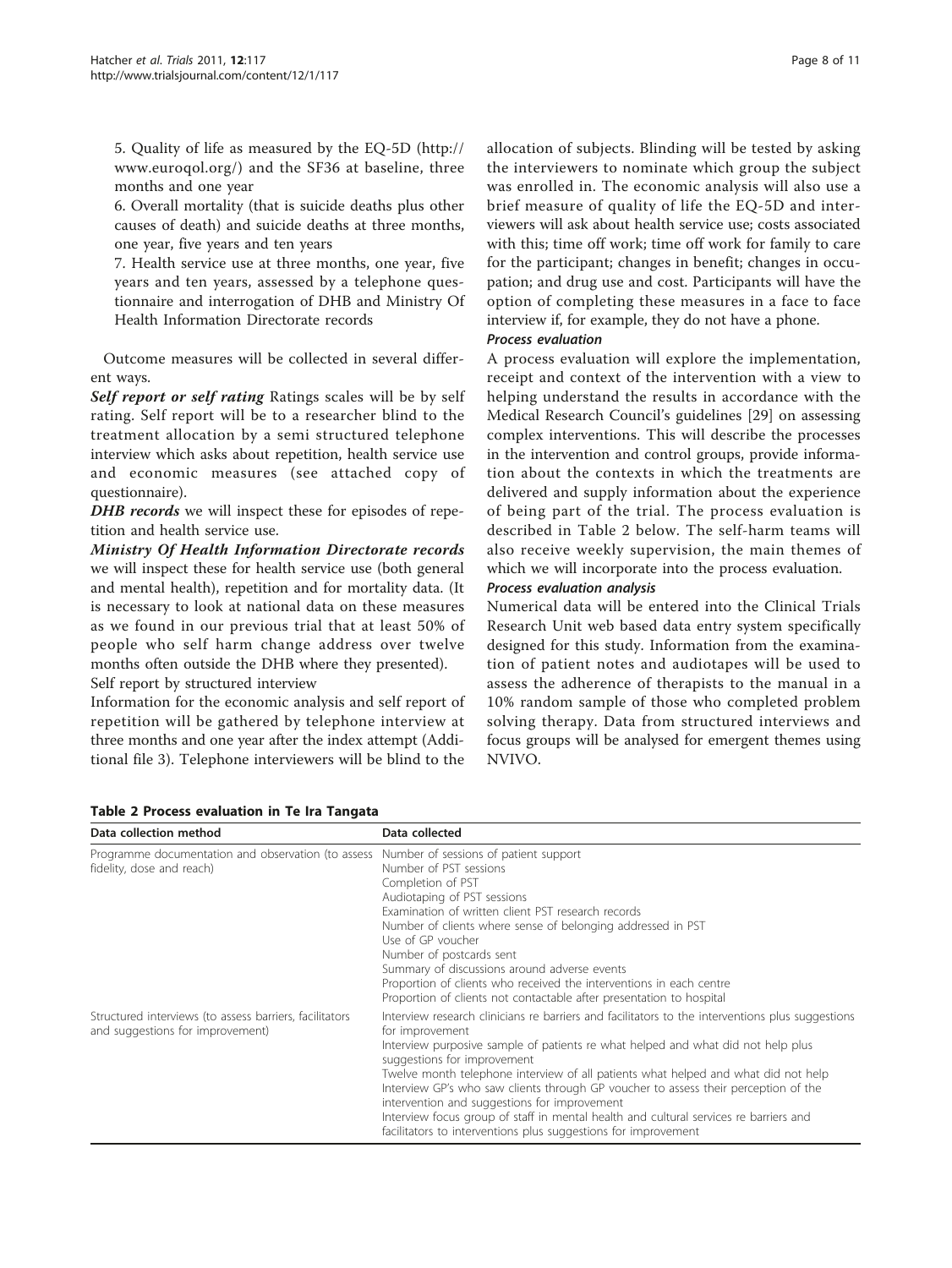#### Statistical methods

#### Power analysis

We know from the previous trial that approximately 310 Māori present with self harm each year to the general hospitals in Waitemata, Counties Manukau and Northland DHB's [\[30](#page-11-0)]. Of these 70% or 217 would have been eligible for this study. Assuming that we recruit participants at the same rate as the previous trial, that is 50% of eligible people, we would be able to recruit about 105 people a year from these DHB's, (or about 150 over eighteen months).

Traditionally the main outcome measure in self harm intervention research has been the proportion of people repeating after one year which is generally around 18% (29). However there are two problems here one of which is particularly relevant for indigenous people. Firstly to significantly reduce this by a third to 12% would need nearly 600 people in each arm of a trial (assuming a power of 80% with a significance level of 0.05). This is particularly problematic in trials involving indigenous people who are less numerous than the majority population. In New Zealand there are about 1000 episodes of self harm involving Māori each year which represents about 840 people. Assuming similar rates of eligibility and recruitment as in the earlier trial this means that the maximum number of Māori who could be enrolled in a treatment trial powered on a significant reduction in the repetition rate is about 300 people a year. In other words a trial would have to involve every DHB in the country and recruit people for four years. We suspect that the chances of funding any such trial are slim. The second problem with repetition rates is that although they are clearly a key consideration they are not important for the four out of five people who do not repeat. Other outcome measures such as measures of distress, quality of life and cultural identity are also significant. For these reasons we have decided that the main outcome we are interested in after one year is the proportion of people scoring below 9 on the Beck Hopelessness Scale. We have chosen this measure for several reasons, it is the best predictor of future self harm attempts; it is a significant marker of distress; and we know from previous research that individuals who score 9 or more on this measure are at least ten times more likely to kill themselves in the next year. Lastly in our previous trial we had outcome data at three months or one year on this scale in 85% of cases. In the previous ACC trial the proportion scoring 9 or more in both groups at baseline was 50%. Using this as the main outcome measure with 80% power, a significance level of 0.05 and a reduction in the proportion scoring above 9 from 50% to 25% after a year will require 66 people in each group, a total of 132. Allowing for 15% non completion of the Beck Hopelessness Scale

we will need to recruit 155 people which should be feasible to collect over the fifteen months of recruitment into this trial. The figure of 155 participants is those people who have been randomised and consented to be in the study. We would expect that we would need to randomise about double this number of people to achieve this target.

#### Analysis

# Statistical analysis will be by the biostatistics team of the Auckland Clinical Trials Research Unit (CTRU)

Data from the trial will be entered into an Oracle database at the CTRU and extracted into SAS for analysis. All statistical analyses will be performed using SAS version 9.2 (SAS Institute Inc. Cary NC). All statistical tests will be two-tailed and a 5% significance level maintained throughout the analyses. Assessment of baseline comparability of the intervention and control group will be carried out via descriptive analyses for demographic information, method of self-harm, and previous history of self-harm. The proportion of people repeating selfharm in each group will be analysed using chi-squared test. We plan to analyse people whose index episode is a first presentation and those whose index is a repeat separately and together. The number of self-harm representation episodes for the hospital and self report outcomes during follow-up will be analysed using negative binomial regression. Kaplan-Meier curves and Cox proportional hazards regression modeling will be used to analyze time to first re-presentation to hospital for self-harm and time to event for the mortality outcomes. The change from baseline to 3 months and one year in each of the repeated continuous outcomes will be analysed using mixed model regression. If baseline characteristics are found to be substantially different between the groups we will adjust for these in the regression modeling. All analyses will be conducted on patients who are randomised and consented except for the representation to hospital and time to re-presentation outcomes which will be an intention to treat analysis that includes all randomised patients including those that did not consent.

In addition sensitivity analyses will be conducted using a CACE analysis [[31](#page-11-0)] where appropriate which takes into account the fact that after randomisation not everyone in a Zelen design agrees to take part in the study. This has the effect of diluting any treatment effect and introducing a possible self selection bias. A CACE analysis is an attempt to correct for this. The assumption behind this is that those who consent to the intervention and treatment as usual are similar. We will test this by comparing the main factors which affect outcomes in both groups including the proportion of people presenting for the first time, gender and age.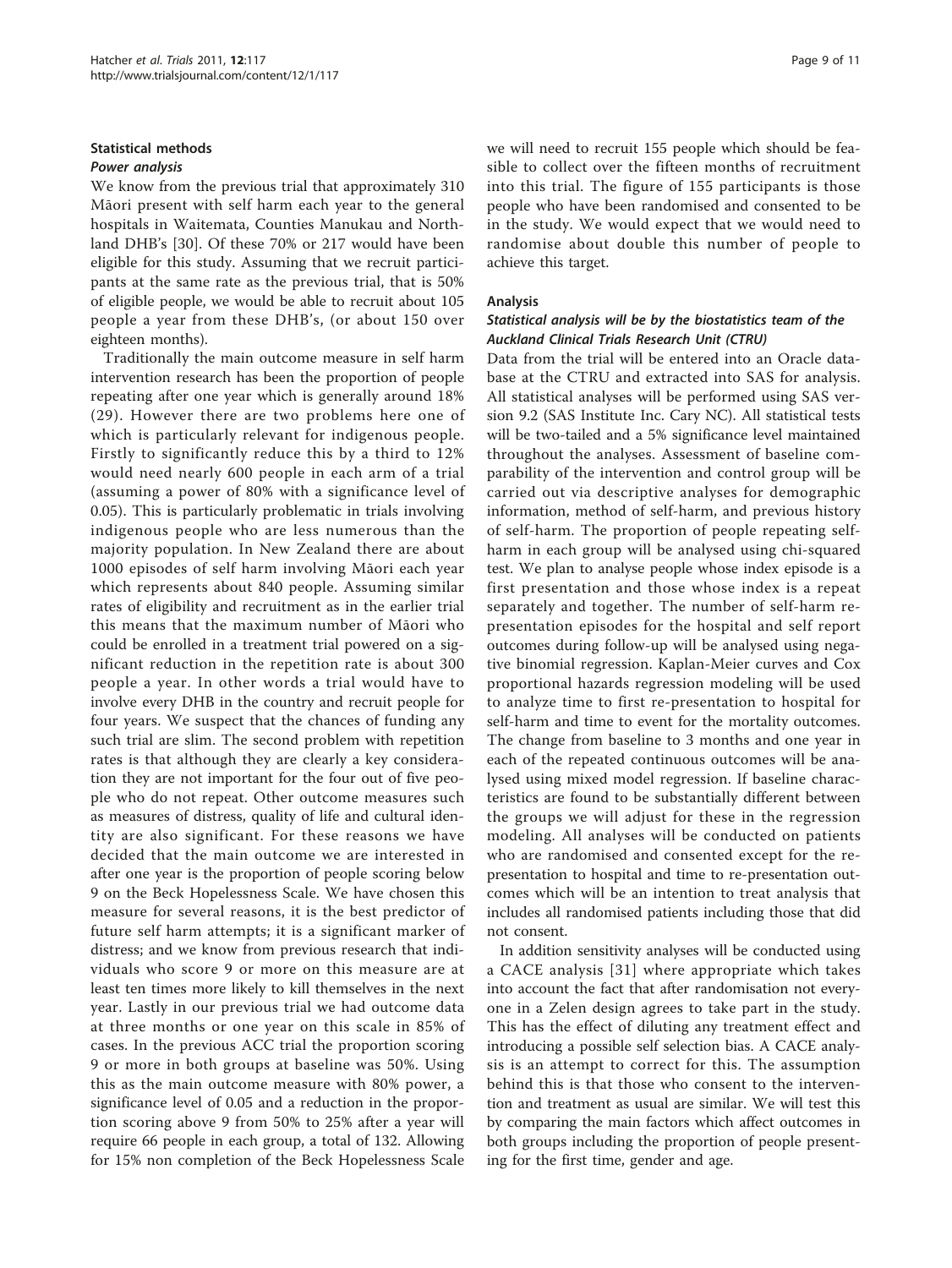#### <span id="page-10-0"></span>Cost effectiveness analysis

We aim to collect the following data from all patients in the trial at three months and one year after the date of their index attempt. The data will be collected by a research assistant by telephone interview with the patients, by examination of routinely collected health data and liaison with the finance departments of the relevant health care providers.

## Costs to patients

- Time off work
- Distance travelled for treatment for all disorders
- Time taken for treatment

• Costs for attending general practice - travel, payment to general practice, time off work

• Costs of family to attend treatment or provide support for the patient (for example taking time off work to be with the patient)

- Cost of medication
- Benefits claimed

#### Costs to health care provider

• Staff salaries for providing treatment including the problem solving therapy (therapist and in-patient treatment)

- Length of stay in hospital
- Cost of treatments for example care in intensive care or burns unit, cost of medication
- Overheads

Analysis All analyses will be carried out on an intention-to-treat basis for total costs over three months and one year. We will perform multiple regression to adjust for baseline characteristics including age, sex, number of previous attempts and Beck Hopelessness Score. We intend to perform an incremental analysis of costs and consequences using the primary outcome measure as the number of repetitions averted. From this we will produce cost-effectiveness acceptability curves for the intervention.

We also intend to perform a sensitivity analysis to test how the costs and consequences of self-harm change within a range of costs for the different economic inputs. We anticipate that the model will be most sensitive to changes in the costs of in-patient medical care. We will also test the sensitivity of the results to productivity losses and costs of mental health treatment.

Termination of the study

Termination will be considered if there is 10% absolute greater number of adverse events (re-presentations to hospital for self harm) in the treatment group than in the usual care group at three months. Unblinded analyses to assess excess harm will be conducted at one year by an independent statistician at CTRU (not the study statistician). One year was chosen as any shorter time will mean that there will be few outcomes and any longer time is close to the end of the intervention at 18

boundary will be used which is based on a three standard deviation rule corresponding to a two sided test P = 0.003 stopping rule. This does not affect the power calculation of the study.

Ethical approval has been received from the New Zealand, Central Health Ethics Committee.

#### **Discussion**

The study, due to report its findings in 2012, tests the effectiveness of a complex package of interventions in the management of Maori who present to hospital with intentional self-harm. It uses a novel design to try and overcome the problems of previous trials which have recruited small numbers of unrepresentative people. A strength of the study is that it is a pragmatic trial which aims to demonstrate the importance of a comprehensive approach to culture in assessment and treatment. A potential limitation is the analysis of the results which is complex and may underestimate any effect on the secondary outcomes if a large number of people refuse their consent in the group randomised to problem solving therapy as they will effectively cross over to the treatment as usual group. Another potential issue is collecting a high enough proportion of completed rating scales at follow up.

## Additional material

[Additional file 1: E](http://www.biomedcentral.com/content/supplementary/1745-6215-12-117-S1.PDF)Dcard. A copy of the card given to potential participants informing them that they can refuse to be approached about the study.

[Additional file 2: T](http://www.biomedcentral.com/content/supplementary/1745-6215-12-117-S2.PDF)IT WDHB. A copy of the postcard given to consenting participants in the intervention arm.

[Additional file 3: T](http://www.biomedcentral.com/content/supplementary/1745-6215-12-117-S3.DOC)IT3 Month Telephone Interview. The telephone interview of all consenting participants at three months

#### Abbreviations

BHS: Beck Hopelessness Scale; BSIS: Beck Suicide Intent Scale; CACE: Complier Average Causal Effect; CTRU: Clinical Trials Research Unit; DHB: District Health Board; GP: General Practitioner; HADS: Hospital Anxiety and Depression Scale; PST: Problem solving therapy; SF36: Short Form (36) Health Survey; SOBI: Sense of belonging instrument

#### Acknowledgements

Funding has been received from the Ministry of Health, New Zealand The funding bodies had no role in the study design, collection, analysis and interpretation of data or in the writing of the manuscript.

#### Author details

<sup>1</sup>Department of Psychological Medicine, Faculty of Medical and Health Sciences, The University of Auckland, Private bag 92019, Auckland, New Zealand. <sup>2</sup> Deputy Vice Chancellor (Māori) & Professor Māori Research & Development Massey University, Private Bag 11-222, Palmerston North, New Zealand. <sup>3</sup> Hauora Waikato, 474 Anglesea St, PO Box 1283, Hamilton, New Zealand. <sup>4</sup> Psylaw, PO Box 44338, Pt Chevalier, Auckland, New Zealand.<br><sup>5</sup> Clinical Trials Research Unit, School of Republish Hoalth, The Univers <sup>5</sup>Clinical Trials Research Unit, School of Population Health, The University of Auckland, New Zealand.